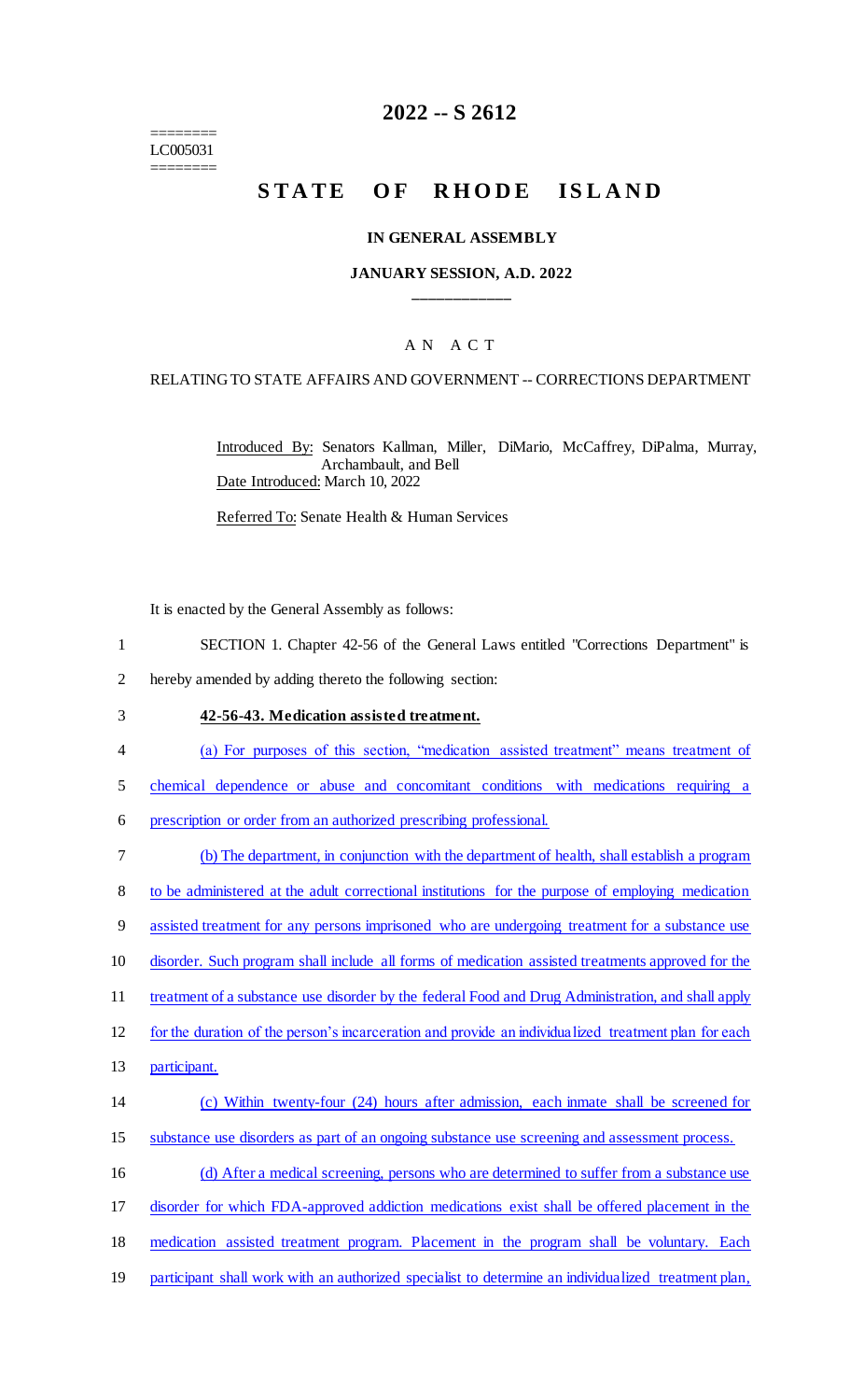including an appropriate level of counseling. Decisions regarding type, dosage, or duration of any medication regimen shall be made by a qualified and licensed health care professional who is authorized to administer such medication. (e) An inmate may enter into the program at any time during his or her incarceration. An inmate who is taking medication for a substance use disorder pursuant to a valid prescription shall be entitled to continue using and receiving that medication pending a medical evaluation. (f) No person shall be denied participation in the program on the basis of a positive drug 8 screening upon entering custody or upon intake into the program; nor shall any person receive a disciplinary infraction for such positive drug screening. No person shall be removed from, or denied participation in, the program on the basis of having received any disciplinary infraction either before entry into, or during participation in, the program. (g) The program shall include a re-entry strategy for individuals who have participated in medication assisted treatment. The strategy shall include, but not be limited to: (1) Providing each participant with information on available treatment facilities in their area, information on available housing and employment resources, and any other information that will assist the individual in continued recovery once released; (2) Assisting the inmate in Medicaid enrollment prior to release; (3) Providing participants preparing for release with a one-week supply of any necessary 19 medication, where permissible under federal laws and regulations, to continue their medication assisted treatment in an effort to prevent relapse; and (4) Sharing with parole officers accurate information regarding the inmate's participation 22 in medication assisted treatment to ensure that their medication is not deemed illicit or illegal. (h) If a licensed practitioner makes a clinical judgment to discontinue a medication the inmate had been using prior to incarceration, the practitioner shall cause the reason for the 25 discontinuance to be entered into the inmate's medical record, specifically stating the reason for 26 the discontinuance. The inmate shall be provided, both orally and in writing, with a specific explanation of the decision to discontinue the medication and with notice of the right to have his or her community-based prescriber notified of the decision. If the inmate provides signed 29 authorization, the department shall notify the community-based prescriber in writing of the decision to discontinue the medication. (i) An inmate may seek declaratory and/or injunctive relief for any violation of this section. 32 (j) The department shall submit, within one year of the effective date of this section and annually thereafter, a report to the governor and the general assembly on the effectiveness of the program established pursuant to this section. Such reports shall include an analysis of the impact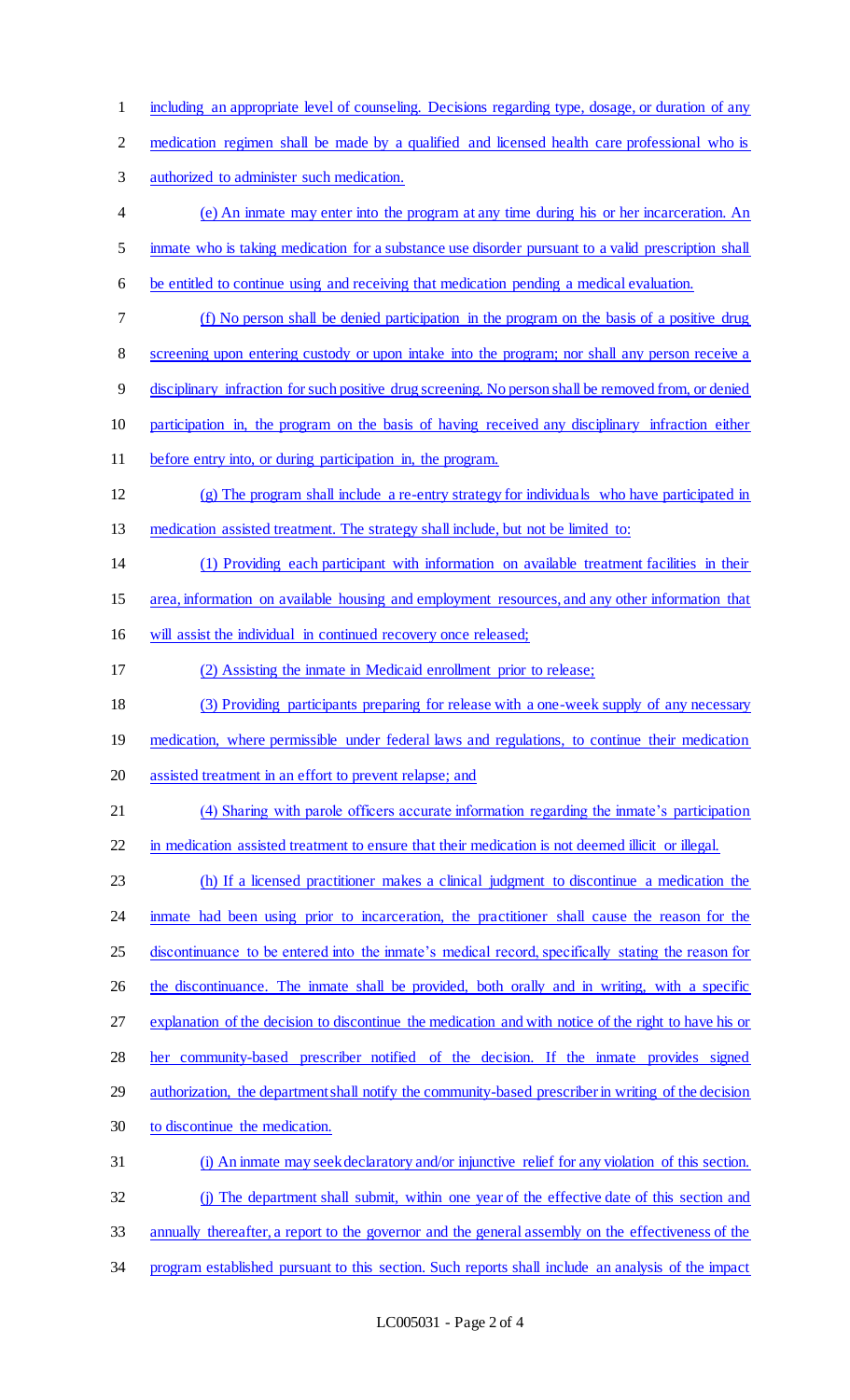- 1 of such program on the participants, including factors such as institutional adjustment, behavior
- 2 infractions, reentry rates, HIV and hepatitis C treatment, and program participation, among related
- 3 relevant factors. The reports shall also include the impact on institutional safety and performance
- 4 and any recommendations for additional legislative enactments that may be needed or required to
- 5 improve or enhance the program as determined to be appropriate by the department.
- 6 SECTION 2. This act shall take effect on January 1, 2023.

======== LC005031 ========